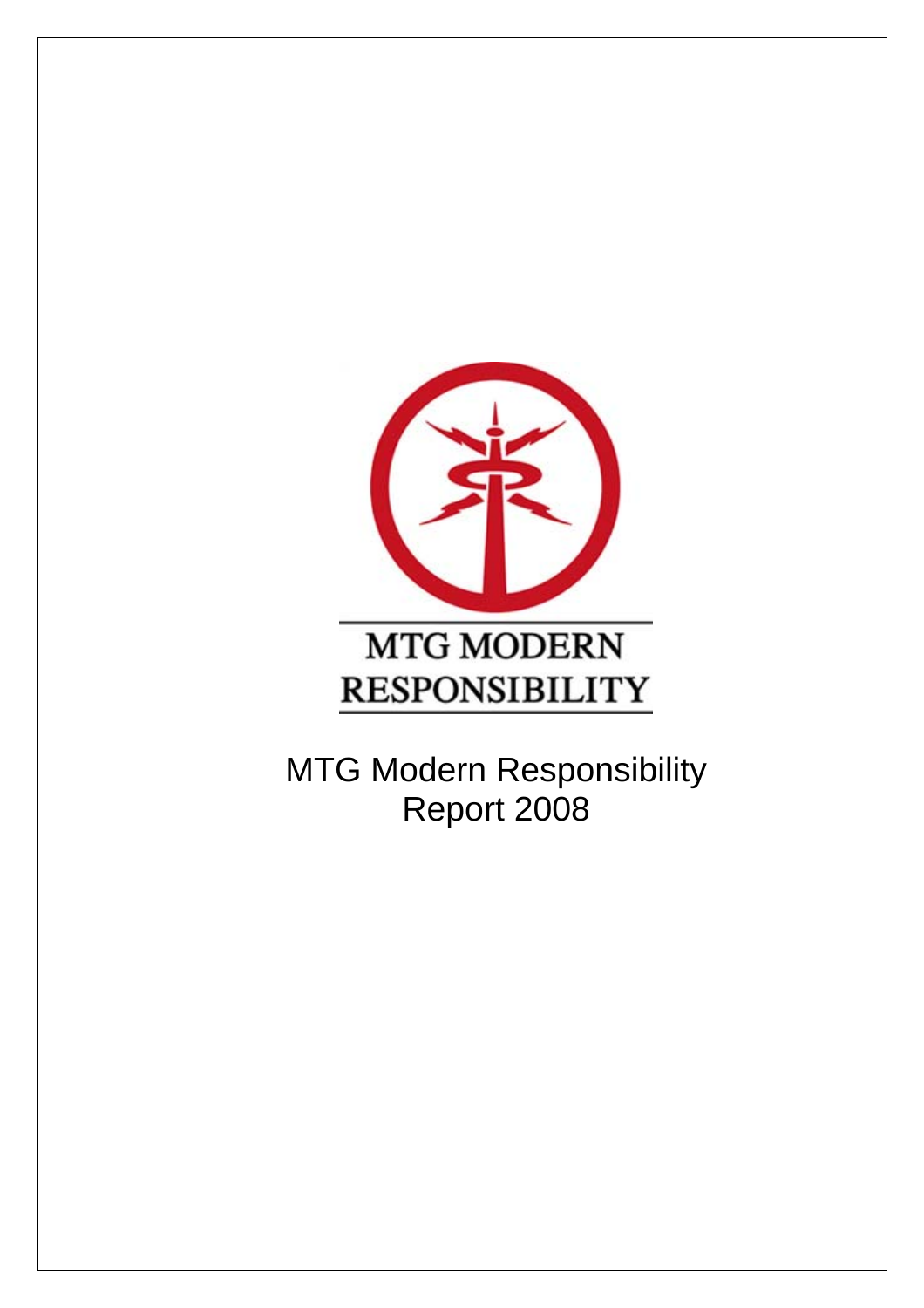

## **A word from the President**

Modern Responsibility is about maximising the power of entertainment for the benefit of society and the communities in the countries in which we operate. This can be achieved by setting a good example ourselves, by raising awareness of important social and environmental issues, and by encouraging the public to take action. In this way, the media channels can be used to spread information and effect change.

Modern Responsibility reflects what we believe in and is at the very core of our business. For us, sustainable and responsible business *is* successful business. By recognising our responsibility and acting accordingly, we not only support the surrounding communities but also improve and develop MTG.



President & Chief Executive Hans-Holger Albrecht

The Modern Responsibility programme was introduced in 2004 and we have reported on its development in each of our Annual Reports since. But this more comprehensive 2008 Modern Responsibility Report is the first of its kind that we have produced. You can also find a section about Modern Responsibility on our corporate web site at www.mtg.se. It is our intention to increase the level of reporting and information about the programme in the years to come.

There is a lot going on – from small initiatives to larger scale projects, all of which share the aim to move beyond obligations and invest in our human resources, good business practices, the environment and the relationships with all of our stakeholders.

We have taken a number of important steps over the past year to enhance our environmental work – we have installed video conferencing equipment that has enabled us to further reduce business travel, we have started measuring and acting to reduce our carbon footprint, and our radio platform is the first anywhere in the world to apply for environmental management certification. We have also continued to support causes such as mental health and hospitalised children by donating TV and radio airtime.

We are continuously increasing our footprint and attracting new viewers, listeners and customers. This brings many opportunities for new social and environmental initiatives and also increases the level of responsibility to maximise entertainment's power for good.

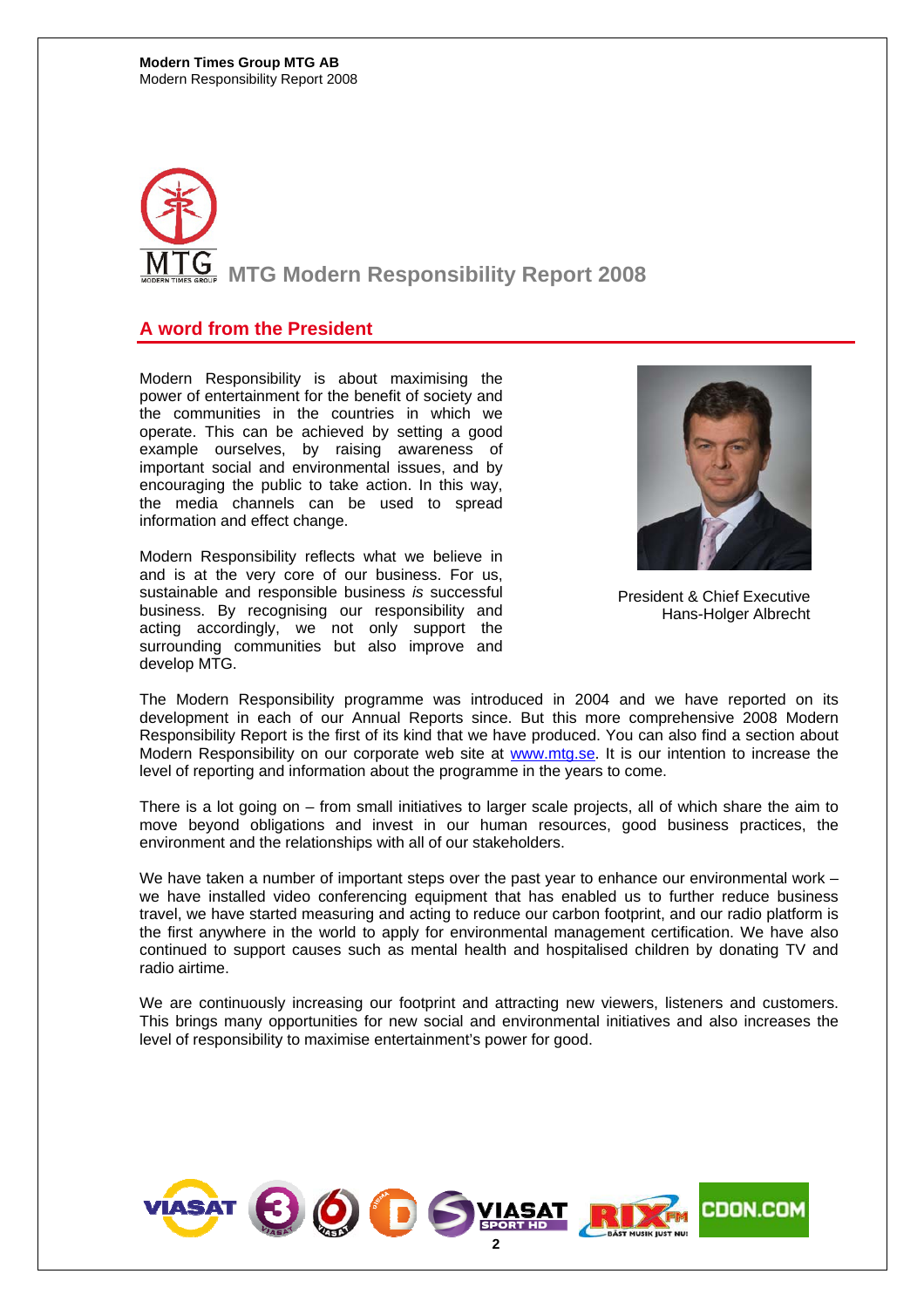## **Who we are**

MTG is a leading international entertainment broadcasting group and is present in more countries than any other European broadcaster. MTG's TV channels are broadcast in 30 countries and attract 125 million viewers.

MTG's Viasat Broadcasting is the largest free-TV and satellite premium pay-TV operator in Scandinavia and the Baltics, and also operates free-TV channels in Bulgaria, the Czech Republic, Ghana, Hungary, Macedonia and Slovenia, as well as pay-TV channels throughout Central & Eastern Europe and in the United States and a satellite pay-TV platform in Ukraine. MTG is also the number one commercial radio operator in the Nordic and Baltic regions, as well as the largest shareholder in Russia's leading independent television broadcaster – CTC Media (Nasdaq: CTCM). Modern Times Group MTG AB class A and B shares are listed on the Nasdaq OMX Stockholm exchange under the symbols 'MTGA' and 'MTGB'.

## **MTG's mission is to 'Maximise the Power of Entertainment'**

MTG has four business areas:

- Viasat Broadcasting is the largest business area within the Group and comprises the Free-TV Scandinavia, Pay-TV Nordic, Free-TV Emerging Markets and Pay-TV Emerging Markets businesses and the Group's equity participation in CTC Media. Viasat broadcasts more than 50 own-branded channels in 30 countries.
- MTG Radio is the largest commercial radio operator in the Nordic region and the Baltics. MTG's radio stations reach over three million listeners every day.
- The Online business area comprises leading Nordic internet retailing brands CDON.COM, Gymgrossisten.com and Nelly.com, as well as the BET24 online betting company and social networking company Playahead.
- The Modern Studios production companies include Strix Television, which creates innovative and contemporary TV formats for the Nordic and international TV markets.

Countries of operation



**Nordics:** Sweden, Norway, Denmark, Finland **Emerging Markets:** Estonia, Latvia, Lithuania, Russia, Hungary, Czech Republic, Bulgaria, Slovenia, Macedonia, Poland, Romania, Belarus, Moldova, Georgia, Ukraine, Kazakhstan, Armenia, Kyrgyzstan, Uzbekistan, Slovakia, Serbia, Croatia, Montenegro, Bosnia and Herzegovina **Africa:** Ghana **North America:** USA

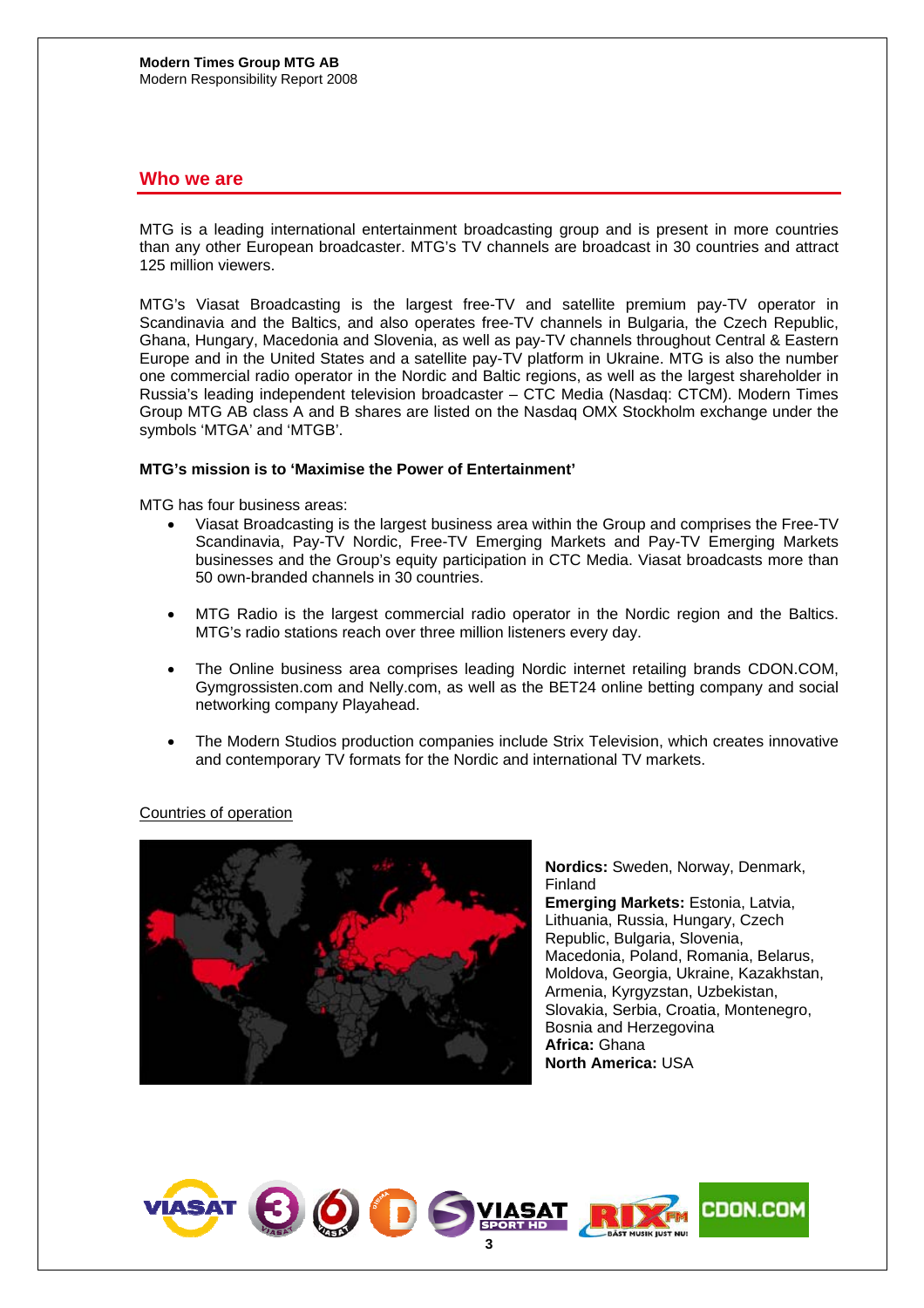# **Key financial figures**

| Name                                  | Total                 |           | Class A shares Class B Shares Capital |       | Votes |
|---------------------------------------|-----------------------|-----------|---------------------------------------|-------|-------|
| Investment AB Kinnevik                | 9,935,011             | 9,605,257 | 329,754                               | 15.1% | 47.8% |
| Swedbank Robur Funds                  | 4,319,186             | lO        | 4,319,186                             | 6.6%  | 2.1%  |
| Emesco AB                             | 3,568,845             | 3,328,845 | 240,000                               | 5.4%  | 16.6% |
| Handelsbanken                         | 3,087,109             | 230       | 3,086,879                             | 4.7%  | 1.5%  |
| <b>AMF Pension</b>                    | 2,944,041             | 0         | 2,944,041                             | 4.5%  | 1.5%  |
| Nordea Funds                          | 2,916,781             | O         | 2,916,781                             | 4.4%  | 1.4%  |
| <b>SEB Funds</b>                      | 2,909,662             | 300       | 2,909,362                             | 4.4%  | 1.4%  |
| <b>State Street Bank</b>              | 2,090,993             | 0         | 2,090,993                             | 3.2%  | 1.0%  |
| JP Morgan                             | 1,541,048             | 0         | 1,541,048                             | 2.3%  | 0.8%  |
| Stenbeck, Jan Hugo (estate) 1,526,000 |                       | 1,526,000 | 10                                    | 2.3%  | 7.6%  |
| Second AP Fund                        | 1,445,549             | 10        | 1,445,549                             | 2.2%  | 0.7%  |
| DNB Nor                               | 1,174,729             | 0         | 1,174,729                             | 1.8%  | 0.6%  |
| <b>Credit Suisse</b>                  | 1,123,502             | 0         | 1,123,502                             | 1.7%  | 0.6%  |
| Skandia Liv AB                        | 841,316               | 107530    | 733786                                | 1.3%  | 0.9%  |
| Others                                | 26,466,603 523,264    |           | 25,943,339                            | 40.2% | 15.5% |
| Total outstanding shares*             | 65,890,375 15,091,426 |           | 50,798,949                            | 100%  | 100%  |

MTG's 15 largest shareholders as at 31 December 2008:

\*Does not include 480,000 class C shares held by MTG as treasury shares.

Key figures from the past five years:

|                                | 2004  | 2005   | 2006   | 2007   | 2008   |
|--------------------------------|-------|--------|--------|--------|--------|
| $\parallel$ Net sales (MSEK)   | 6.805 | 8.012  | 10,136 | 11,351 | 13,166 |
| Operating income (MSEK)        | 7621  | 1,213  |        | 2,027  | 2,598  |
| Basic earnings per share (SEK) | 11.23 | 17.78L | 21.57  | 20.35  | 43.25  |

# **Corporate Responsibility at MTG**

MTG's Corporate Responsibility programme Modern Responsibility was first introduced in 2004 and has therefore been an integral part of our business for over four years. Acting responsibly towards our stakeholders has always been important to us but Modern Responsibility has structured and extended our understanding of this commitment, and actually made it easier to implement initiatives across the Group. Modern Responsibility enables the Group to deliver a consistently high level of performance and provides the platform for future development. This is encapsulated in our mission to "Maximise the Power of Entertainment".

Modern Responsibility has only increased in importance and relevance in the current global economic downturn. It is more crucial than ever in the current economic climate for us to focus on our core values and conduct our business in an ethical and responsible manner. Our ongoing and even tighter

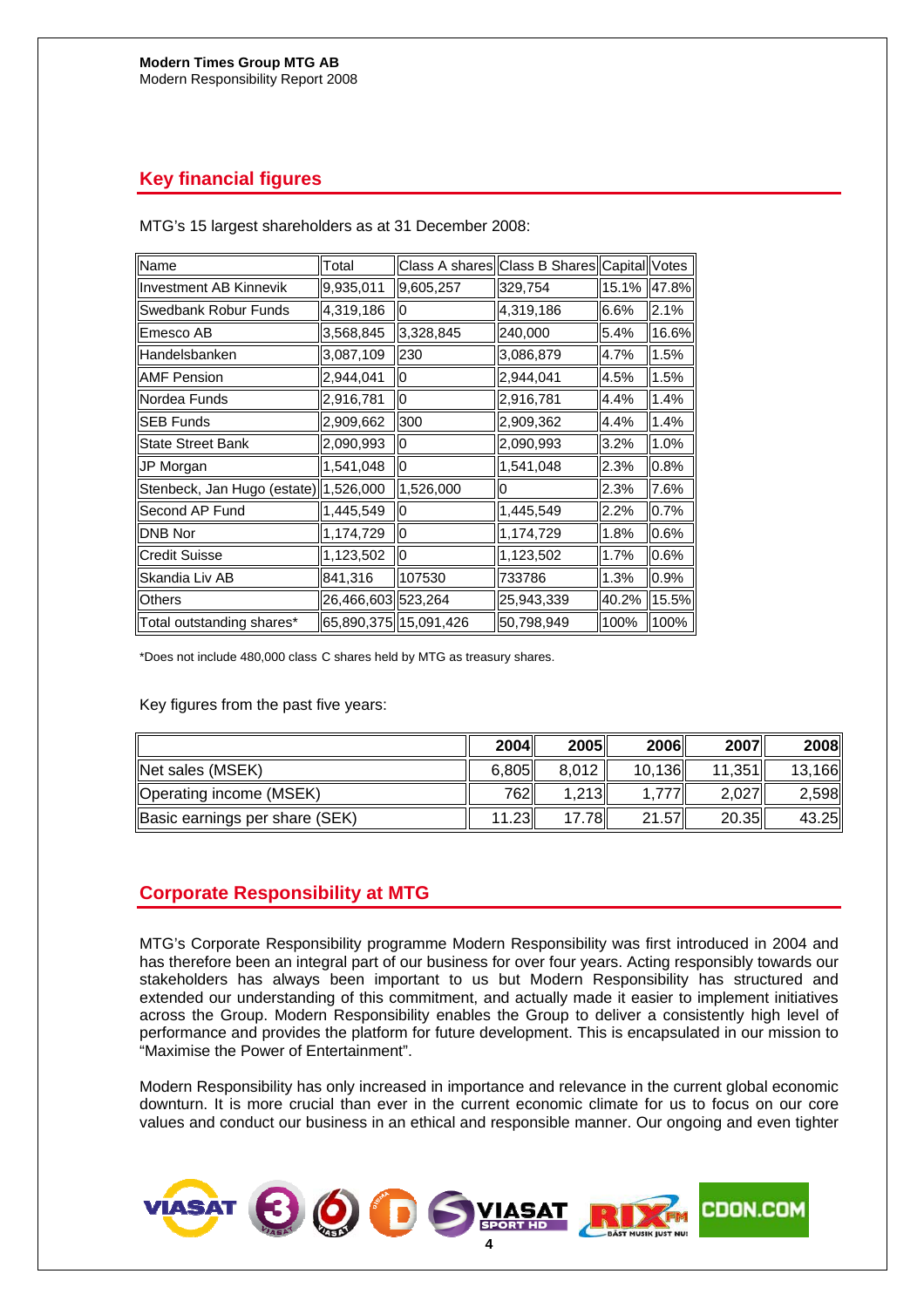focus on cost control forces us to be even more creative about the ways in which we support local communities, train and develop our employees, negotiate with suppliers and handle our customers.

The Modern Responsibility programme is directed and overseen by the Group's senior management and coordinated by a central Modern Responsibility Coordinator, with local ambassadors in each country. We established a Group-wide Modern Responsibility Committee at the beginning of 2009, in order to further structure and develop our corporate responsibility programme by reviewing existing and potential new initiatives and making adjustments where necessary to ensure the efficient and effective delivery of the programme's objectives.

We have seven broad stakeholder groups, to whom we are responsible:

- **Customers**
- **Shareholders**
- **Employees**
- **Regulators**
- **Society**
- NGOs
- **Suppliers**

We engage with our stakeholders on a daily basis as part of our everyday business, which helps us understand what is expected from us and how we can improve. We have primarily used our stakeholder engagement channels to develop our products and services to best meet our customers' needs, but we are also increasingly engaging our stakeholders on a much broader basis.

Modern Responsibility is divided into five key areas. Each area addresses our responsibilities towards a number of stakeholder groups, and each area is measurable. The five areas are

- Responsibility to the Community
- Responsibility to the Environment
- Responsibility to Colleagues
- Responsibility as a Broadcaster
- Marketing Responsibility

These key areas are explored and explained in the 'Modern Responsibility in Practice' section of this report, along with key performance indicators and case studies.

## **About this Report**

This is our first Corporate Responsibility Report. We have been working on a wide range of community and environmental initiatives for several years, and have always focused on the development of our relationships with our employees, customers, shareholders and suppliers. Corporate Responsibility has been central to our business from the very beginning but we have now put in place the necessary structures to centrally manage and measure our initiatives, and to gather the information so that we can report on our various activities to our stakeholders. We are committed to expanding and extending our programmes moving forward and to enhancing our reporting each year. We will also publish regular updates on our website at http://www.mtg.se/en/Modern-Responsibility/

This report is for the full year 2008. In some cases the figures presented in this report are for all MTG operations while, in some cases, the figures are only for the operations in Scandinavia and the UK or

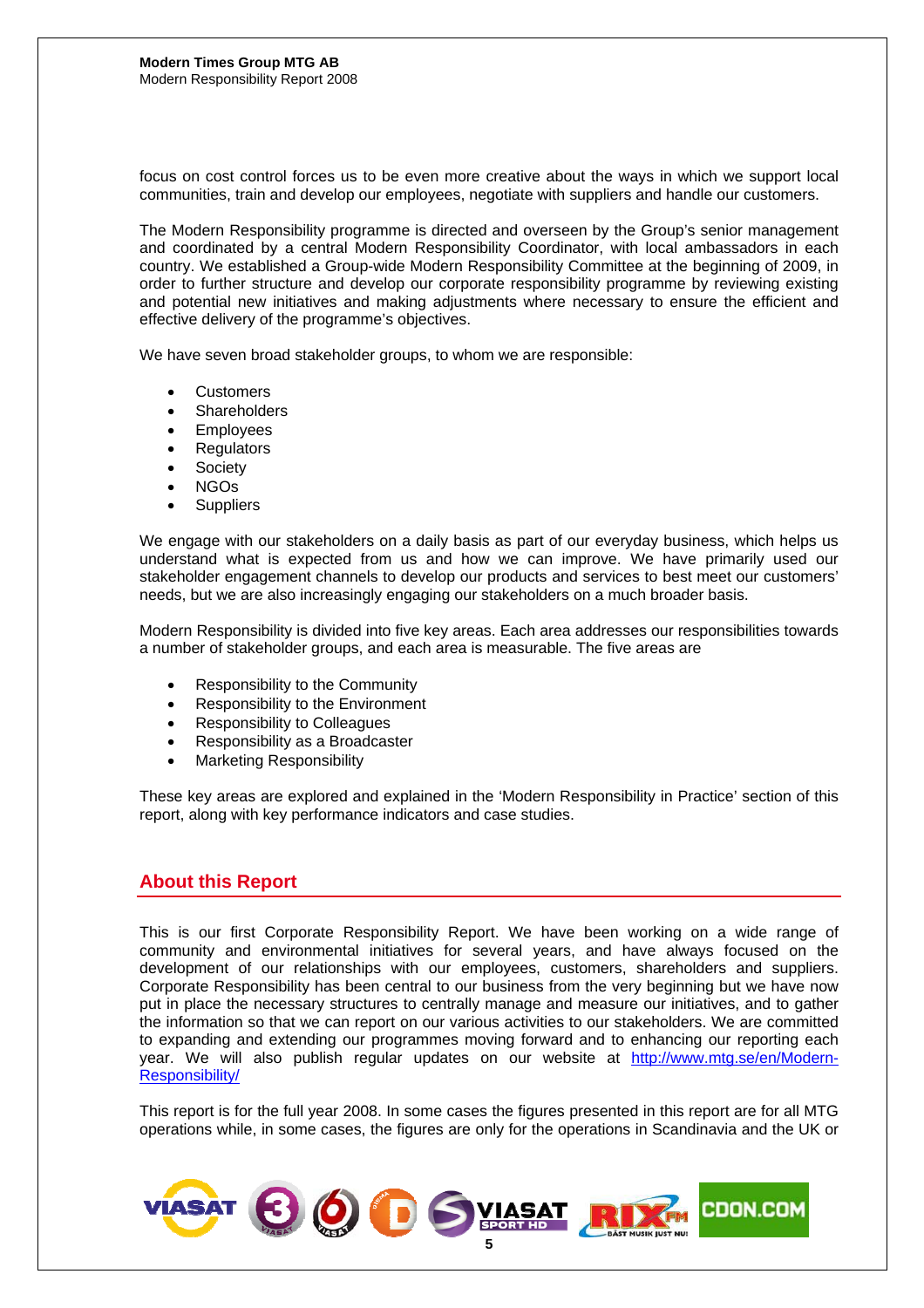for Scandinavia alone. The reason for this is that we are still putting systems in place to gather the information for all countries and business areas. We are gradually setting up such systems in every country where MTG is present. Geographical and segmental references are therefore included wherever the presented information does not refer to the whole group.

We value and appreciate your feedback so please do send us your comments and suggestions to responsibility@mtg.se.

## **Modern Responsibility in Practice**

In this chapter we briefly explain what lies within each of the five key responsibility areas. We will give you an overview of what we are doing in each area and provide examples of our work during 2008.



 **Responsibility to the Community** 

Broadcast media is a powerful force in modern society. 125 million viewers in 30 countries means that we have a high level of responsibility to a broad constituency. Therefore we are committed to maximising entertainment's power for good, as well as minimising the negative impact that media can have on society.

MTG has a long history of working with local charities including mental health organisations *PsykiatriFonden* in Denmark and *Ozara* in Slovenia*,* the Swedish cancer society *Cancerfonden* and *WWF* (World Wide Fund for Nature) in several countries. We have focused our community initiatives on increasing awareness about a number of specific areas such as mental health, the environment, cancer research and children in need. This concentration creates strong, sustainable and successful relationships that make a real difference in the communities around us, and enable us to understand and contribute more and more to the programmes in which we are involved. We dedicated airtime worth more than 77 million Swedish krona to these programmes in 2008 and helped raise 56 million Swedish krona for various organisations.

### Case study – PsykiatriFonden

The Danish organisation PsykiatriFonden works in all areas of mental health. Its focus is to create awareness about the issues that people with mental health challenges face today.

TV3 Denmark has worked with PsykiatriFonden since 2006. The co-operation focuses on increasing awareness about the challenges that young people with mental health conditions confront. This topic was chosen as it is in line with TV3's target group, and thus reaches the right people and has a greater effect. TV3 Denmark and PsykiatriFonden therefore launched the project "Talk Taboos to Death", which presents



three taboos present among youngsters – eating disorders, self-harm and social phobia. Famous Danish director, Per Fly, directed TV commercials for the on-air campaign, with five well-know Danish actors appearing in them.

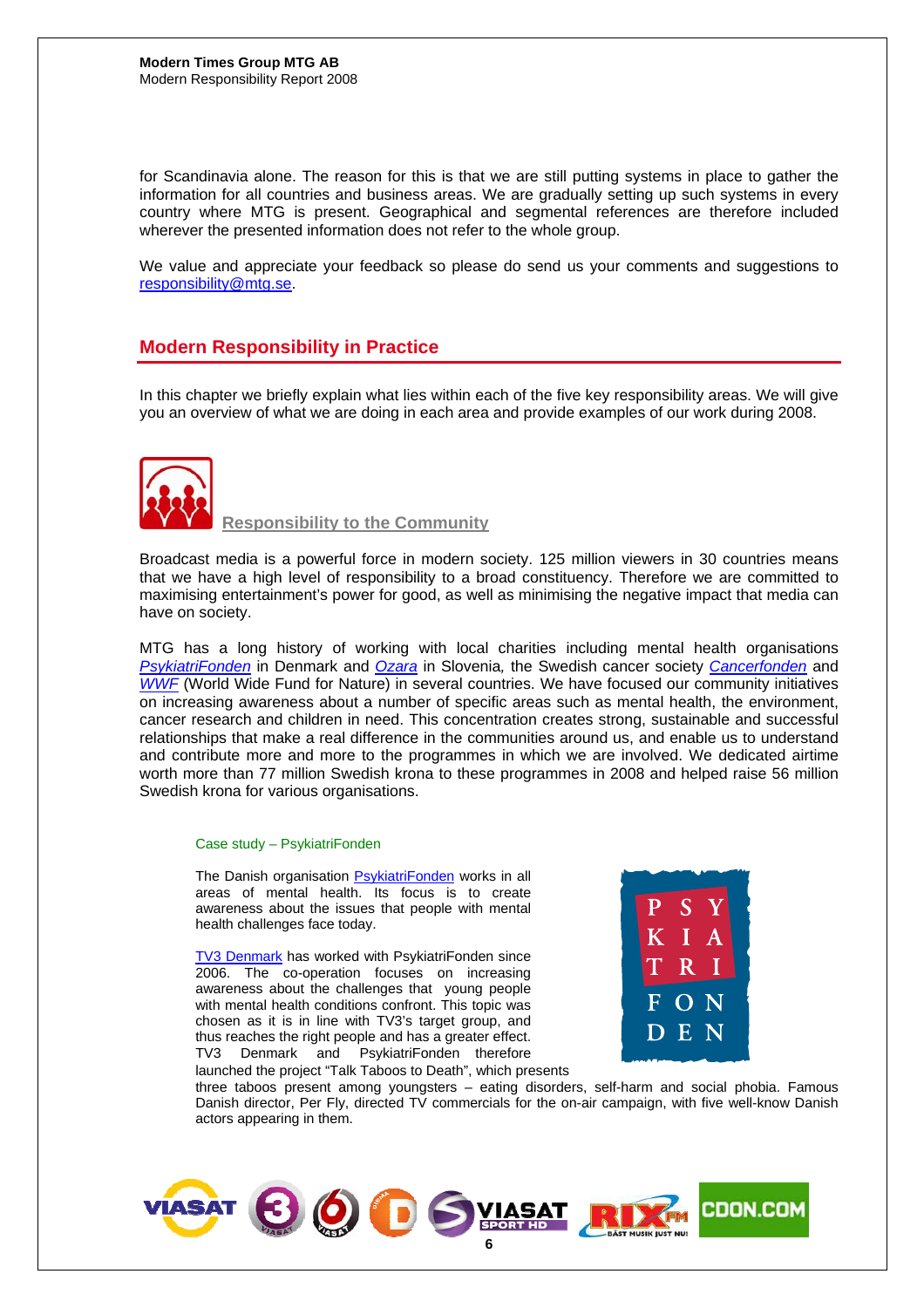The campaign was launched on air in December 2007 and ran again in December 2008 and January 2009. The organisation's hotline received more calls in December 2008 and January 2009 than in the rest of 2008 combined.

## Charitable Donations & Funds Raised

We support selected social and environmental causes by donating airtime on our TV and radio platforms and helping organisations to raise money using on-air promotion and dedicated programming, as well as through our channel websites.

| Donated airtime | 78 MSEK |
|-----------------|---------|
| Raised funds    | 56 MSEK |



 **Responsibility to the Environment** 

As an industry, broadcast media has a limited impact on the environment but tackling climate change is everyone's responsibility. Our central environmental policy has been implemented in all MTG offices. This policy comprises management and office level initiatives for creating environmentally friendly work places by measures such as minimising paper usage and maximising recycling. The Group has also adopted a strict travel policy – we only travel to meetings if video conferencing is not an option; we operate a minimal number of company cars; and all of our pool cars are chosen from environmentally friendly models.

MTG Radio in Sweden has pioneered our environmental work and is currently aiming for ISO 14001 certification. The other MTG operations are planning to implement the best practices established by MTG Radio's experience. We are already reducing our environmental footprint in Stockholm by building a new energy efficient head office for our Swedish businesses, according to the guidelines laid out by the European Union's GreenBuilding Project. The new building's energy consumption is 28% less than the levels required by Sweden's National Board of Housing.

Furthermore, the Group's 2008 Annual Report was produced as an online publication, with a limited number of printed copies. The Report has been made available on www.mtg.se, in order to avoid the unnecessary use of paper and printing machinery, as well as to avoid the environmental impact of distribution and eventual waste management.

### Case study – The Green Button

MTG Radio in Sweden broadcasts five well-known radio stations: RIX FM, NRJ, Lugna Favoriter, Bandit Rock and STAR FM. These stations reach a combined average audience of 4.3 million listeners each week.

During the summer of 2006, Richard Marston, then CEO of MTG Radio, was faced with the challenge to figure out how a radio organisation with millions of listeners could increase its social responsibility, and help make people aware of what they can do on an individual basis to improve the environment. **All five green websites**  $\mathcal{A}$  and five green websites



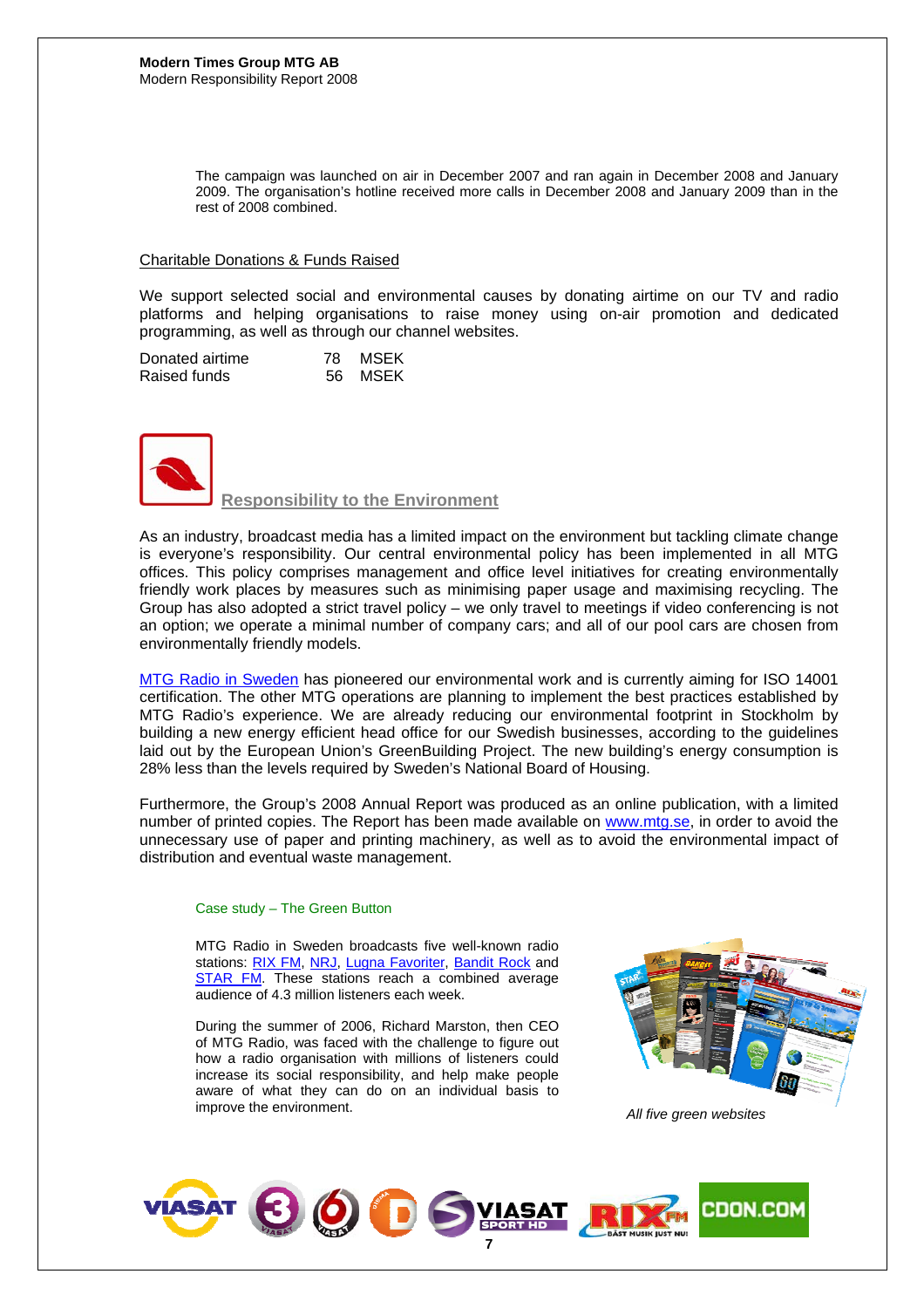The result was the "Green Button''. Each of MTG's radio stations now has a Green Button on its website. The Green Button takes users to that station's 'green' website, which contains information regarding the environmental work done by MTG Radio. The focus of the green websites is on thinking globally but acting locally, and what each individual can do to help.

The green websites contain information on everything ranging from environmental facts and statistics, to entertaining, 'green', video clips and 'green' competitions. On top of this, the radio hosts blog on the sites and continuously produce new and unique material that deals with environmental and climate change issues.

Given the extensive audience of MTG Radio, engaging as few as 10% of its listeners would imply that as many as 430,000 people now are engaged in working towards a better environment.

## CO2 Emissions in Scandinavia and the UK

In 2008 MTG calculated its emissions for Finland, Denmark, Norway, Sweden and the United Kingdom. Our plan is to increase the amount of included countries during 2009.

| Scope $2-$         | <b>Usage (kWh)</b> | <b>CO2 Emissions (tonnes)</b> | l Emissions per employee, |
|--------------------|--------------------|-------------------------------|---------------------------|
| office energy      |                    |                               |                           |
| <b>consumption</b> | 5.700.441          | 1.128                         | 0.80                      |

| Scope $3 -$            | Number of flights | <b>CO2 Emissions (tonnes)</b> | <b>Emissions per employee</b> |  |  |
|------------------------|-------------------|-------------------------------|-------------------------------|--|--|
| business air<br>travel | 11.359            | 3.095                         | 2.20                          |  |  |
|                        |                   |                               |                               |  |  |
| <b>Total</b>           | ۰                 |                               | 3.00                          |  |  |

The Group's emission calculations are based on the Greenhouse Gas Protocol accounting framework. For more information, please go to http://www.ghgprotocol.org/

Emissions per employee have been calculated using the number of permanent full-time equivalent employees.

We have not yet measured our Scope 1 (direct energy usage) emissions. As a broadcast media group, our direct emissions are relatively small and the major part of our emissions come from indirect sources. However, we are currently engaged in finding the optimal way to gather Scope 1 emission data.

For scope 2 (indirect energy usage), we have included emissions from office electricity and gas usage.

For scope 3 (other indirect emissions), business air travel emissions have been included in the calculations. These have been calculated by the company Tricorona Climate Partner, based on data supplied by Travellink, the travel agency used by MTG. Full details of the calculation methodology of business air travel are presented at:

http://www.tricoronagreen.com/tricorona/page.php?p=howwecalculate



 **Responsibility to Colleagues**

MTG's code of conduct contains 12 key rules and three lead words, along with established guidelines on how we do business and what is expected from our employees. These principles are communicated to our staff in order to clearly convey the Group's moral and ethical standards, and to ensure compliance with law. The Code of Conduct is publicly available on MTG's website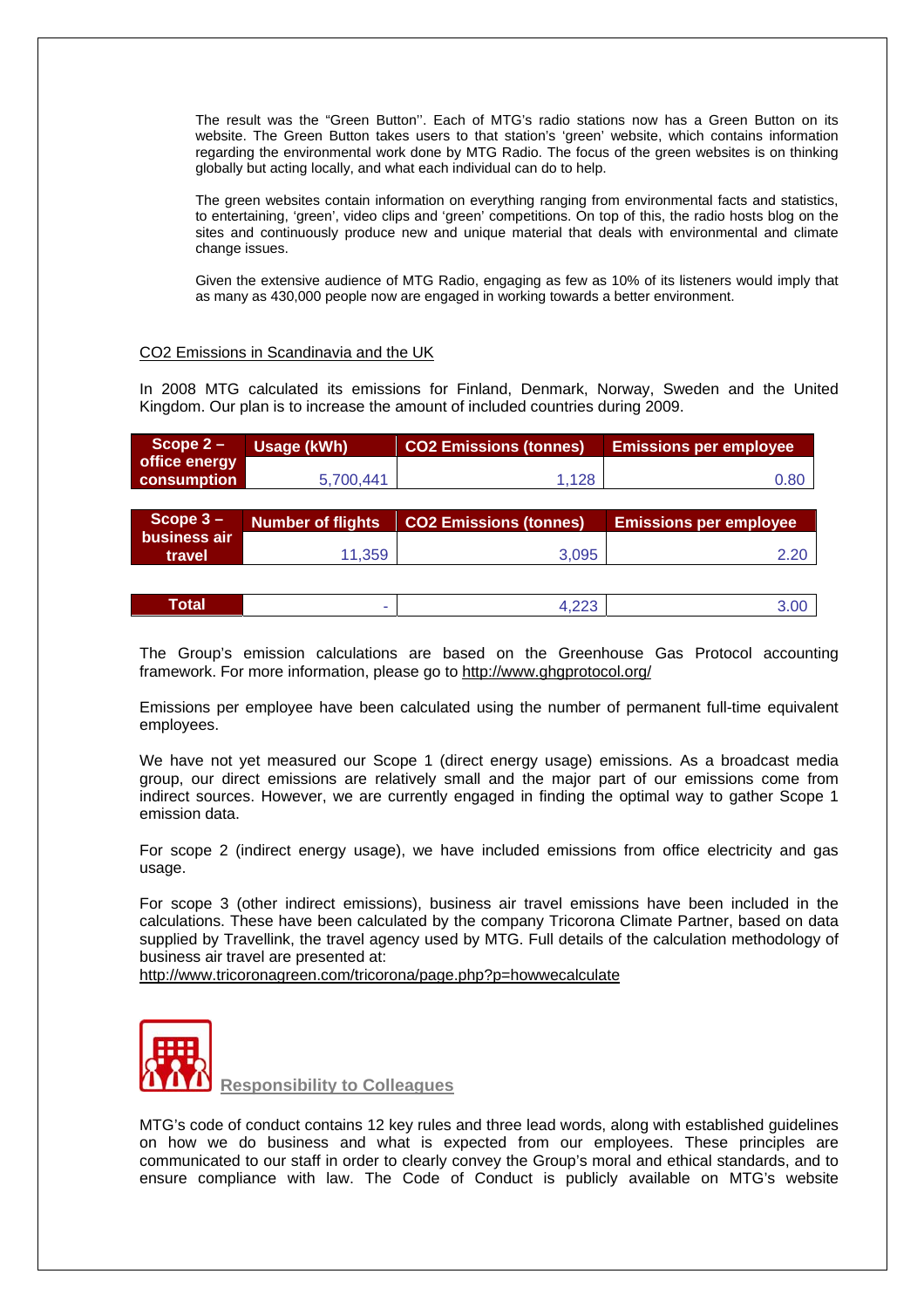(www.mtg.se). MTG employees are kept updated on any important matters through the Intranet, internal newsletters, meetings and emails on a regular basis.

MTG is strongly committed to being an equal opportunities employer, irrespective of race, nationality, ethnical background, gender, mental or physical handicaps, marital status or sexual preference. We continuously strive towards providing our employees with a healthy, safe and positive work environment, free from any kind of discrimination. To make equal opportunity possible, MTG's goal is to have a work place culture where employees have the opportunity to balance their professional and personal lives, independent of their marital status or home situation.

MTG relies on its highly skilled staff and we therefore view our investments in employee development as something essential to our success. Our internal training department, called MTG Academy, offers full training programmes for management and sales staff, as well as individual courses which MTG employees can attend. In total, the Academy offered 461 training days in 2008.

We also have several annual awards to reward our employees and to celebrate their achievements. The purpose of these awards is to motivate our staff and give credit to the "Best of the Best". We have also established an internal innovation competition, where the best employee innovation gets rewarded and commercialised each quarter.

### Case study – Rewarding Innovation

The third quarter Innovation Award for 2008 went to Johan Chan at Viasat Norway. Johan's idea – to "Use SMS reminders to customers who have forgotten to pay their bills", was appreciated by the judges.

When 27-year-old Johan submitted his first idea on the internal MTG Innovation website, he had been a Viasat employee for only nine months. Johan had noticed that the traditional way of collecting late payments, done by sending a reminder invoice by mail, was both slow and relatively costly, both for the company and the customer. Johan therefore wanted to use SMS technology to make this process more efficient.



 *Innovations winner Johan Chan* 

Viasat Norway fully implemented the new idea in October 2008, with very satisfying results. The cost of reminding customers to pay has been significantly reduced, and late payments are settled sooner than compared to traditional billing reminders via mail. Customers simply receive an SMS message, which contains all the information needed to pay the overdue bill.

Viasat Norway now sends out SMS messages before sending out payment reminders, before signal shutdown and before referring the customer to debt collection. The result is a win-win situation – Viasat Norway is content as a company and the customers are happy that they are being looked after.

Johan's innovative thinking has resulted in increased levels of customer satisfaction, and he was awarded a US\$ 1,000 cash prize (which he used during his time off, travelling in Hong-Kong and Thailand).

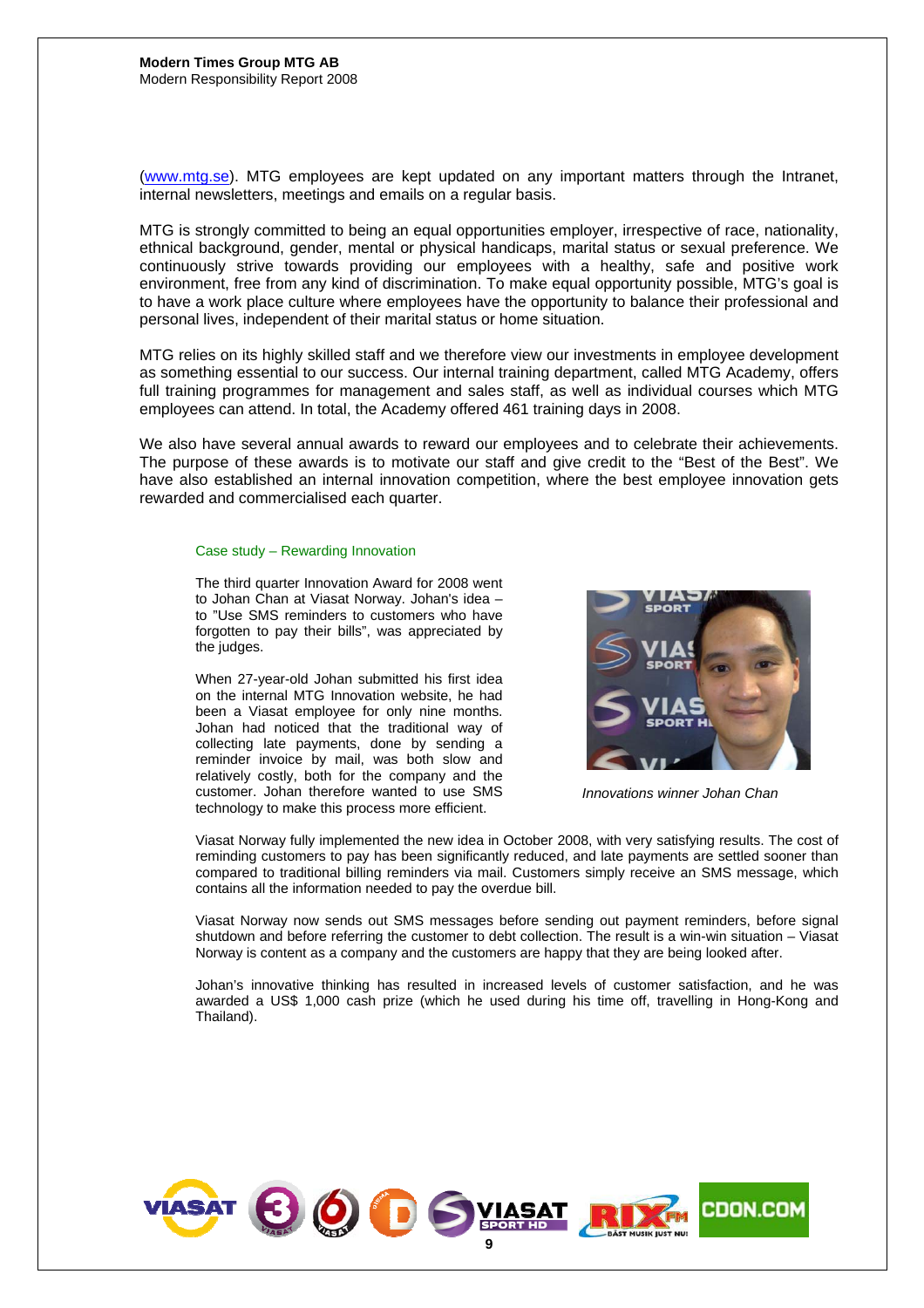Modern Responsibility Report 2008

## Employee figures

| Average number of employees<br>Permanent<br>Temporary<br>Consultant |              |                        | 2,810<br>2,292<br>282<br>236 |
|---------------------------------------------------------------------|--------------|------------------------|------------------------------|
|                                                                     |              |                        |                              |
| Managers*<br>Female<br>Male                                         |              |                        | 17%<br>35%<br>65%            |
| Gender                                                              |              |                        |                              |
| Men                                                                 |              |                        | 55%                          |
| Women                                                               |              |                        | 45%                          |
| Average age                                                         |              |                        | 33.8                         |
| Employee turnover                                                   |              |                        | 22%                          |
| Internal recruitment                                                |              |                        | 31%                          |
| <b>Sick leave</b>                                                   |              |                        |                              |
| Average number of sick days per employee                            |              |                        | 4.9                          |
| Men                                                                 |              |                        | 3.5                          |
| Women                                                               |              |                        | 6.4                          |
| <b>Employee training</b>                                            |              |                        |                              |
| Number of training days<br>Employees trained*<br>Managers trained   | 1,045<br>291 | $\sqrt{2}$<br>$\prime$ | 461<br>46%<br>75%            |

\* Out of the average number of permanent employees in 2008.



 **Responsibility as a Broadcaster**

Our core entertainment broadcasting business is regulated by the EU directive on Audiovisual Media Services, together with relevant national broadcast regulations. We follow strict local laws and consistently aim to exceed requirements by being pro-active and self critical in our compliance. We have strict internal policies regarding scheduling and airing of programmes, and the process is overseen by our Legal and Compliance departments.

We constantly strive to develop our content and the quality of our services. We are committed to meeting our customers' needs by implementing new and improved services, as well as launching new channels. Since January 2008, 16 new own branded channels have been added to our portfolio.

The responsible provision of content is central to our programming and broadcasting policies. Customers on our digital satellite TV platform have the option to restrict access to films that contain material unsuitable for children. We also offer extensive on- and off-screen information about our TV

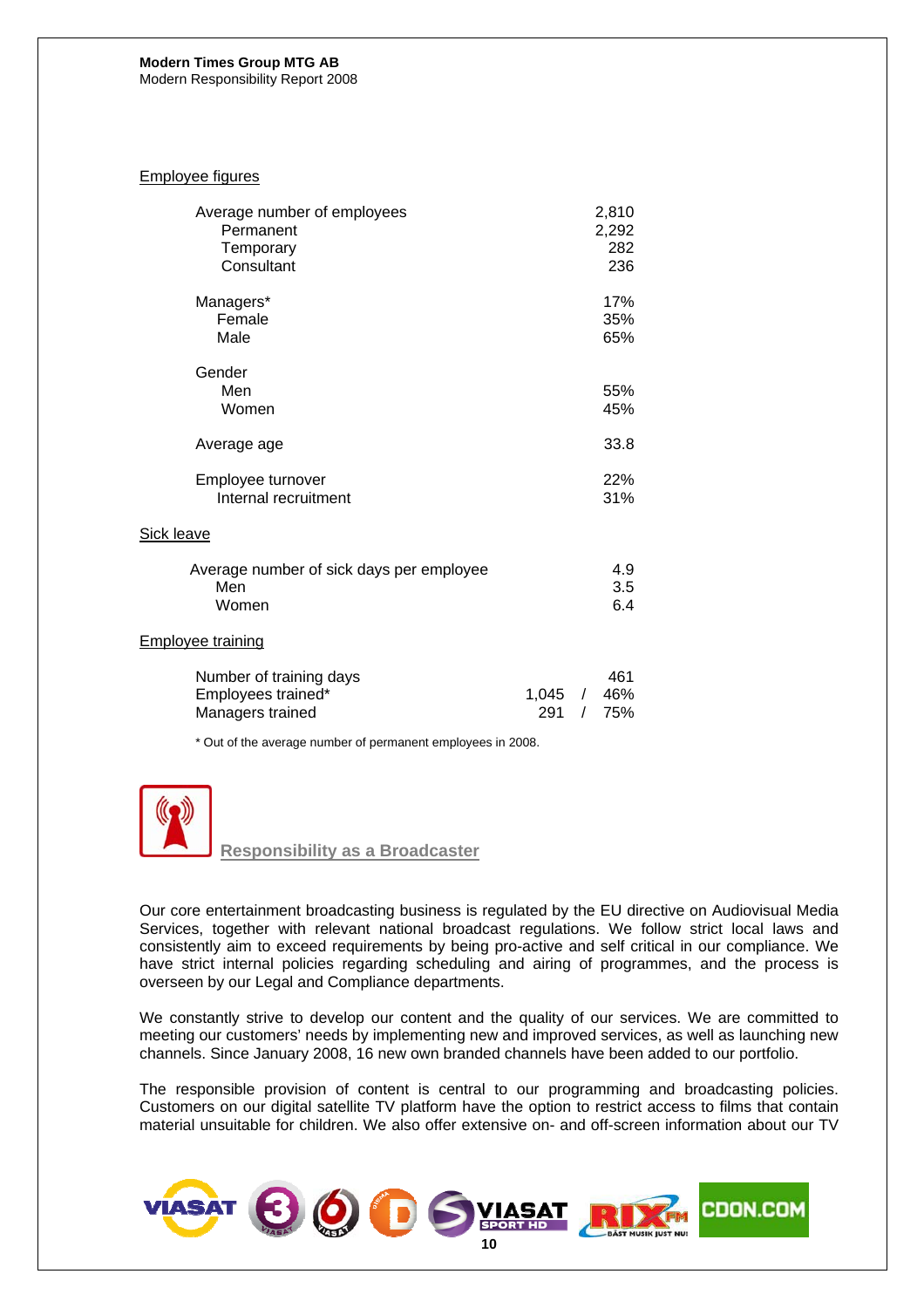shows in order to manage viewer expectations in terms of content. We aim to air programmes that present social and environmental issues constructively, such as our Swedish own production programme *Efterlyst* ("Wanted") that is focused on solving crime with the help of the public audience, and *Du är vad du äter* (You are what you eat*)*, where viewers are encouraged to adopt healthier eating habits and given information on healthy nutrition.

### Case study – Social programming

One of our most popular genres in free-TV in Sweden is the so-called 'lifestyle makeover' genre. We use specialists to assist people in overcoming different kinds of problems and issues, while also offering advice and inspiration to the general public. Here's a selection of our social programming in Sweden in 2008:

### **Lyxfällan** ("Luxury Trap")

In Lyxfällan we look into something very private in Sweden – finances. The programme's focus is on helping



people who turn a blind eye to reality and continue to live above their means, while incurring high amounts of debt. Lyxfällan's professional advisers examine the family's finances and help them rebuild their spending, which allows them to have a better life.

#### **Du är vad du äter** (You Are What You Eat)

In Du är vad du äter, diet adviser Anna Skipper helps unhealthy people change eating habits and improve their quality of life during an eight week period.

#### **SOS Familj** ("SOS Family")

SOS familj's goal is to help and coach exhausted families. Our host helps weary parents regain control over restive toddlers and unruly teenagers. The programme focuses on helping families in crisis and often brings about successful change in the lives of both children and parents.

#### **Efterlyst** ("Wanted)

Efterlyst is based on a unique collaboration between us and the Swedish police. When dealing with difficult cases, the police use the programme to appeal to witnesses; and the show has been instrumental in helping to solve a high amount of cases. The close cooperation with the police allows Efterlyst to have access to information that other media can not, and the more data that can be disclosed to the public, the greater are the chances of getting good tips from viewers. The investigators always have the opportunity to inspect and approve the information that is scheduled to be broadcast before it goes on air.

#### Internal Compliance training

Employees working in acquisitions and programming, scheduling, programme logistics and compliance are involved in the company's broadcasting compliance procedures, and we therefore make sure that they receive regular compliance training in order to help them fulfil their responsibilities. Sales departments working with advertisers are also briefed on responsible and compliant sponsorship and advertising practices. This is done in order to make sure that we comply with the broadcast related laws and regulations in all of countries where we are present. A substantial amount of employees in relevant departments were trained in compliance issues during 2008, and we have set targets for even more extensive training in 2009. We will be reporting the results of this in our next Modern Responsibility report.

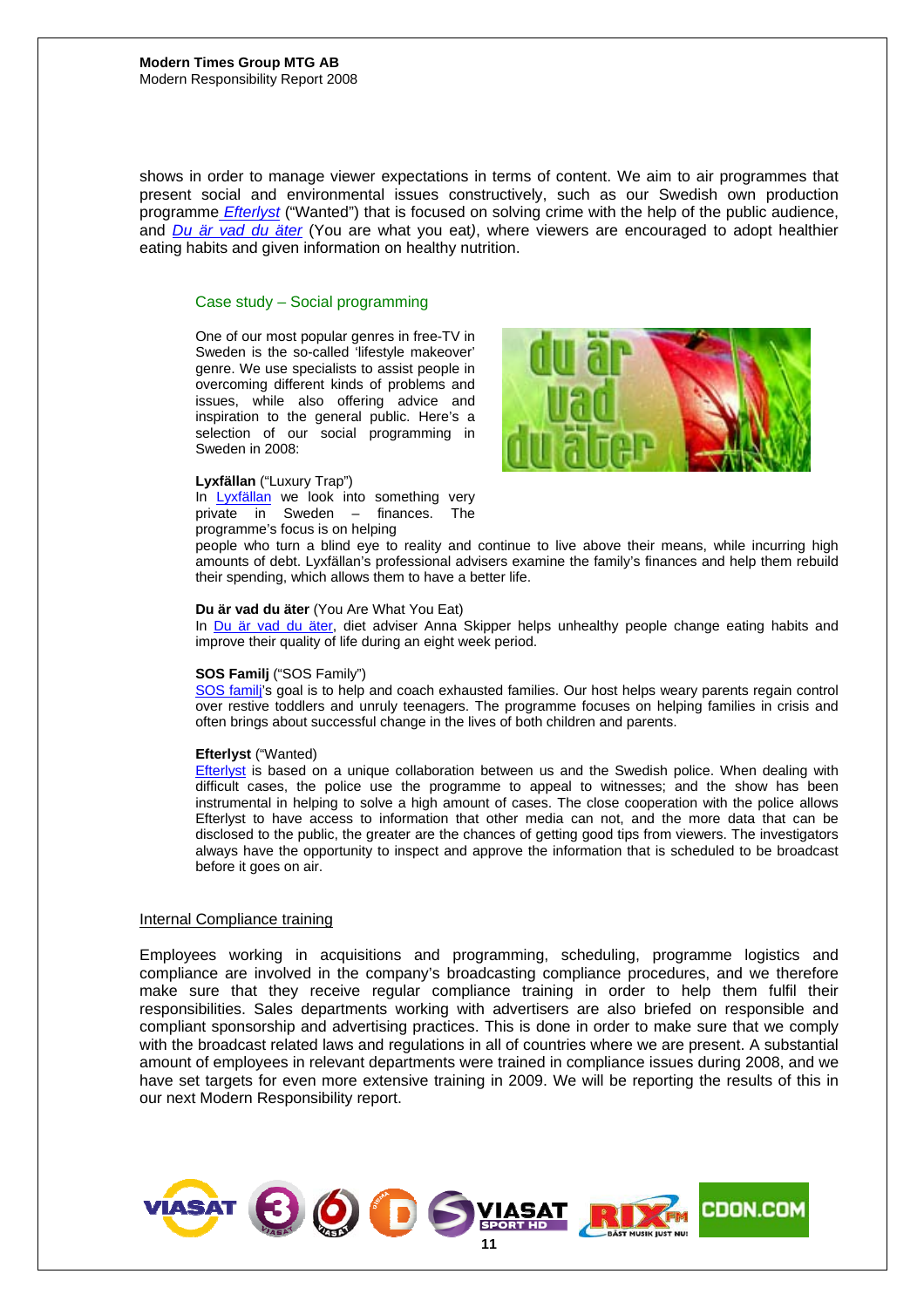## Number of brands\*

We are committed to having an extensive channel and brand portfolio in order to respond to our customers' needs. The following chart indicates how our brands are distributed across the different business areas.



Total number of brands: 70

## Programme variety on free-TV\*\*

Our priority has always been to offer a wide variety of entertainment to our customers. The chart below shows the different programme categories we offer on free-TV channels across our territories.



### \* As at 12/2008.

\*\* Of total broadcast hours in 2008. Including all MTG free-TV channels in Scandinavia, the Baltics, Bulgaria, Hungary and Slovenia.



 **Marketing Responsibility**

We believe in establishing clear channels of communication with our customers, and regularly reach out to receive their feedback. The pricing of our online retailing and pay-TV products and services is transparent and easily available online. We carry out regular customer satisfaction surveys, conduct customer focus group research and offer customer service facilities for feedback. This is done in order to understand what our customers want, and we are fully committed to responding to their